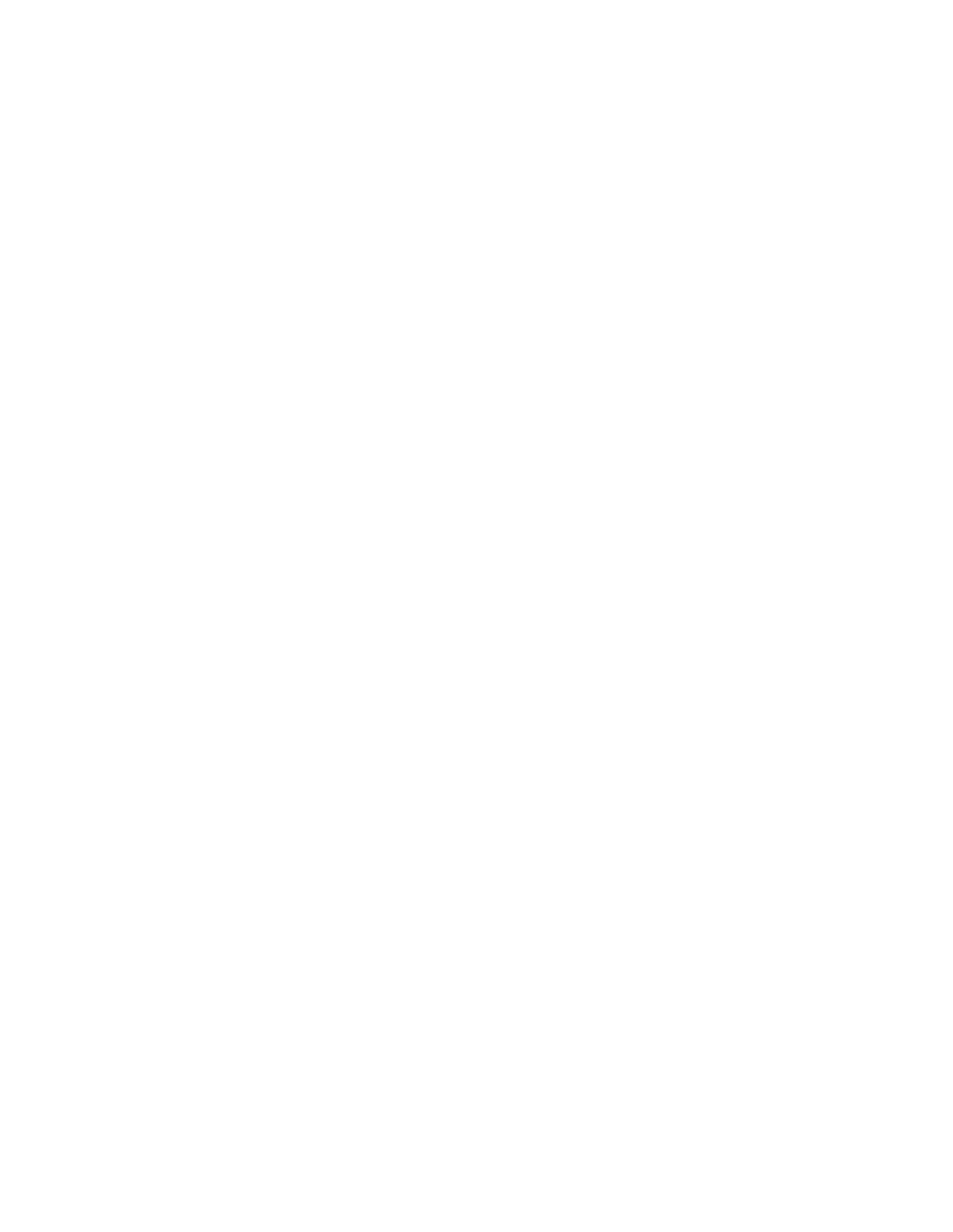# Role of the MV2040 Plan

The General Plan is the link between the expressed values and vision of the community and the resulting public process and decision-making that affect the physical, social, environmental and economic character of the community. As such, the General Plan serves as a basis for decisions that affect all aspects of the community's daily life.

The General Plan is a strategic and long-term document. It identifies goals and policies that guide and direct the City in carrying out programs and allocating resources.

# General Plan Update Process

The City of Mill Valley initiated an 18-month General Plan update process in January 2012 (see Figure 9.1). The process was divided into four phases.

- 1. Introductory Phase (January–May 2012) This phase was intended to provide the community with a common foundation of information, legal requirements, and resources about the General Plan and topics specific to Mill Valley. A General Plan Advisory Committee (GPAC) was established to oversee the work and progress on the MV2040 General Plan.
- 2. Formulation of Goals, Policies, and Programs (May–December 2012) Three working groups established by the GPAC, and public input along the way, created the policy framework that is the basis for the MV2040 General Plan. Staff from other City departments, as well as City commissions and committees, were involved in supporting the work of the working groups.
- 3. Development of the Draft General Plan for Review and Public Hearings (January–September 2013) Following preparation of a draft General Plan, the Planning Commission and the City Council held public hearings on the draft plan and the accompanying environmental impact report (EIR). In accordance with state law, the Planning Commission hearings led to a recommendation to the City Council. The City Council then held its own hearings before taking a formal action to certify the EIR and adopt the MV2040 General Plan.

Feedback during a community meeting

Citations/ Appendices

**CITATIONS/**<br>APPENDICES



**LAND USE** LAND USE

**MOBILITY** 

COMMUNITY<br>VITALITY

. . . . . . . . .

NATURAL ENVIRONEMENT

ACTION CLIMATE

NOISE COMMUNITY WAS DESTINGED ON THE COMMUNITY WAS COMMUNITY WAS ARRESTED WITH A PLAYARD SAFFITY WAS COMMUNITY WAS COMMUNITY WAS RELATED TO LOST THAN THAN ARRAY WAS COMMUNITY WAS RELATED TO THAN A PLAYARD SAFFITY WAS COMMU

HAZARDS &<br>PUBLIC SAFETY

NOISE

GENERAL PLAN ADMINISTRATION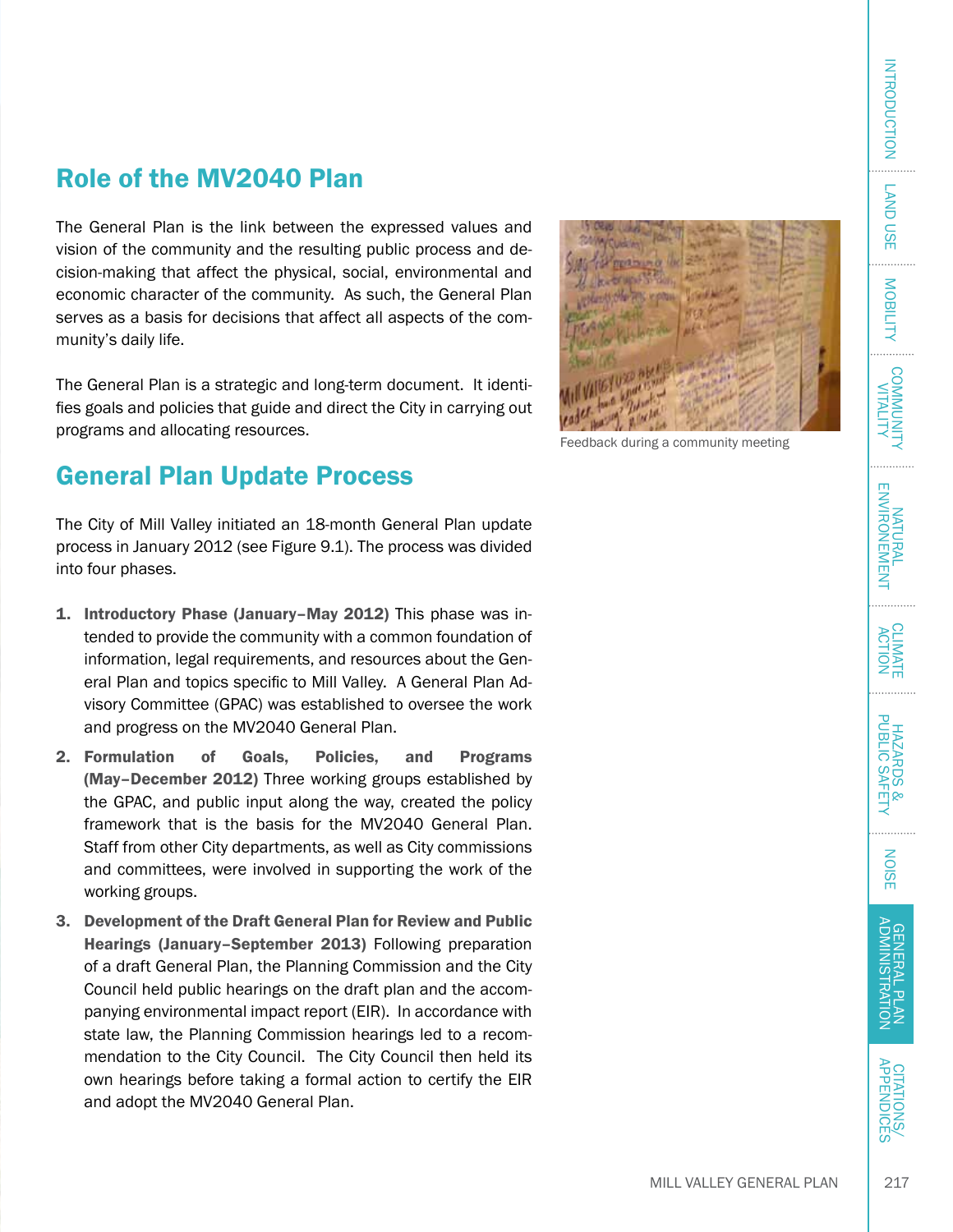4. MV2040 General Plan Adoption (October 7, 2013) Following two public hearings on September 16 and 30, 2013, the City Council certified the EIR and formally adopted the MV2040 General Plan, including the 2007-2014 Housing Element.

# General Plan Community Involvement

## General Plan Advisory Committee (GPAC)

The GPAC was responsible for reviewing the recommendations of the working groups and provided additional direction, where needed, to make final recommendations to City staff on goals, policies, and programs for the draft General Plan.

## Working Groups

Working groups were responsible for conducting hands-on, indepth evaluation of issues and developing, refining, and presenting detailed policy and program recommendations to the GPAC for their respective topic areas.

## Community Outreach and Input

Continuous opportunities for public input were included throughout the General Plan update process. All working group and GPAC meetings were open to the public. Additional events such as information tables (Council Member on the Plaza, Memorial Day), speaker series on topics of interest at the library, and walking tours were conducted as part of the public process.

# The City's Virtual Meeting Space

The MV2040 website—www.mv2040.org—served as a primary network for sharing ideas and making comments as the working groups developed policies. Over 235 citizens registered on the MV2040 website and posted 160 comments. Online participation and interaction attracted a wide range of community members who participated on topics of interest. This virtual online meeting space allowed for ongoing dialogue and community participation in ways that would not have been possible if the traditional public meeting had been the centerpiece of the process. The online interaction was intended to support and assist City staff, working groups, and the GPAC in better understanding community views on issues and potential policies before meetings and events.

Land Use and Mobility Working Group Meeting (2013)

| What is one thing that could be<br>done today or in the future to<br>transform Mill Valley?<br>WELD: NE 21, 3312 REASSINGTON | 38<br>前記まに         |  |
|------------------------------------------------------------------------------------------------------------------------------|--------------------|--|
| How do you envision Mill Valley 30<br>years from now?<br>FED OF LIGHTING 2012 AND ALCOHOL: 1                                 | 34<br><b>MIEAS</b> |  |
| What issues will have the greatest<br>influence in the future?<br>FENCIS - NAV DE 2012 PROFEERS                              | 12<br><b>IDEAS</b> |  |
| How can we get more people<br>involved?<br>ARREST LANSTIC 1813 MEASUREMENTS                                                  | 11<br>出来あら         |  |
| What are Mill Valley's community<br>values?<br>FED 67, NAV 10, 2012 PRIVINCES                                                | <b>BSCAS</b>       |  |
|                                                                                                                              |                    |  |

Mill Valley General Plan Virtual Meeting Space, www.millvalley2040.org



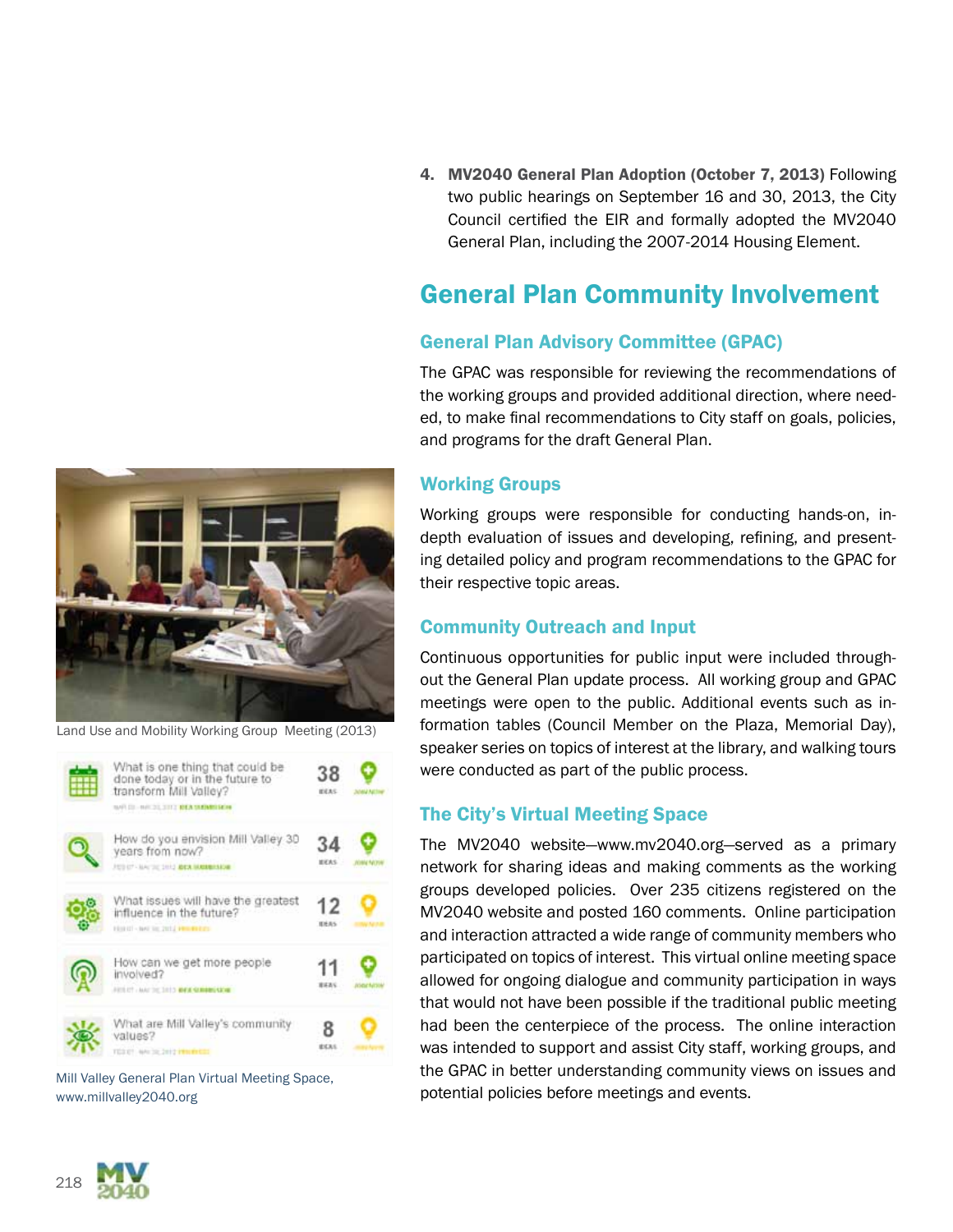# General Plan Administration

### Annual General Plan Review

In order for the General Plan to continue to reflect the community's vision and values, it cannot be thought of as a one-time effort that then sits on a shelf for the next 20 years. A General Plan must by dynamic and responsive to change. One way to ensure that the General Plan continues to work for the community is to establish a regular review process.

The City of Mill Valley is committed to annually reviewing its progress in implementing the goals and policies of the General Plan. Since conditions and circumstances that the General Plan addresses change from year to year, an annual review and reporting of implementation will help ensure the City is moving forward to achieve the plan's vision. The purpose of the review will be to report on the status of implementation priorities and take into account the availability of new implementation tools, changes in funding sources, and feedback from General Plan monitoring activities. The annual review will be timed to coincide with the City's annual review of the budget and Capital Improvement Program in order to better tie General Plan implementation to these essential funding tools.

State law requires the City to prepare a report on its progress toward implementation of the Housing Element by April 1 of each year. This report must be submitted to the Department of Housing and Community Development (HCD) and the Governor's Office of Planning and Research (OPR).

#### Five-Year General Plan Review and Update

The City is committed to undertaking a thorough review of the General Plan every five years and revising and updating the plan as necessary. This review and update process will encompass the entire General Plan, including the goals, policies, and implementation programs.

#### General Plan Amendments

As conditions and needs change, proposed amendments to the General Plan may be initiated by the City, by interested individuals or groups, or by property owners. Before proceeding, each amendment will need to be carefully evaluated not only for merit  $\frac{1}{\text{Houssing Tour (2013)}}$ 



MILL VALLEY GENERAL PLAN

INTRODUCTION

**INTRODUCTION** 

**LAND USE** LAND USE

. . . . . .

**MOBILITY** 

Citations/ Appendices

219

**CITATIONS/<br>APPENDICES**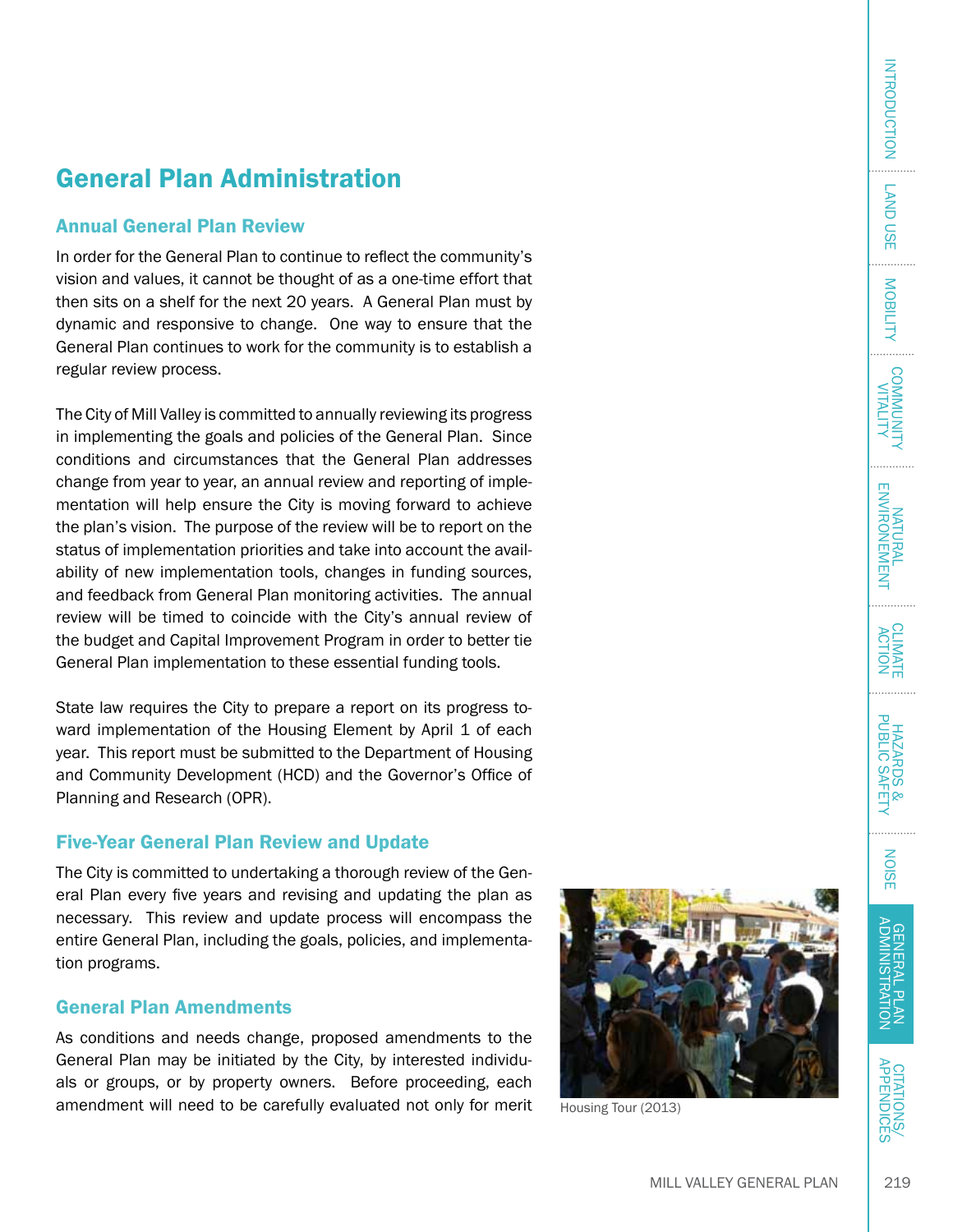

GPAC meeting (2013)

and potential impact, but also for consistency with the rest of the General Plan. State law requires that the General Plan be an integrated and internally consistent set of goals, policies, standards, programs, and diagrams. State law also limits the number of times that a General Plan can be amended and the process by which an amendment is reviewed and approved.

Pursuant to California Government Code Section 65350 et seq., the Planning Commission must hold a public hearing when considering any amendment to the General Plan. Following the public hearing, the Planning Commission must then make a written recommendation to the City Council. It is also important to note that any Planning Commission recommendation on a General Plan amendment must have an affirmative vote of not less than a majority of its total membership. In Mill Valley, that would be an affirmative vote by three of the Planning Commission's total membership of five. The City Council is required to hold at least one public hearing on the proposed amendment, and if the amendment is substantially modified and the modification was not considered previously by the Planning Commission, then the City Council must refer it back to the Planning Commission for its recommendation. The City Council adopts amendments to the General Plan by resolution.

Any mandatory element of the General Plan (Housing, Land Use, Circulation, Open Space, Noise, Safety, or Conservation) may be amended no more than four times in any calendar year. However, a number of amendments can be grouped together and processed at one time and will only count as one amendment for purposes of the limitation.

## Consistency with the General Plan

State law requires that the actions and decisions of each local government concerning both its own projects and the private projects it approves be consistent with its adopted General Plan. The courts have supported and furthered this trend through their interpretations of state law. The following is a partial list of City actions that must be consistent with the General Plan:

- Master plans for facilities and services
- Capital projects (including facility master plans)
- Subdivision approvals (tentative subdivision and parcel maps)
- Zoning Ordinance amendments, Subdivision Ordinance